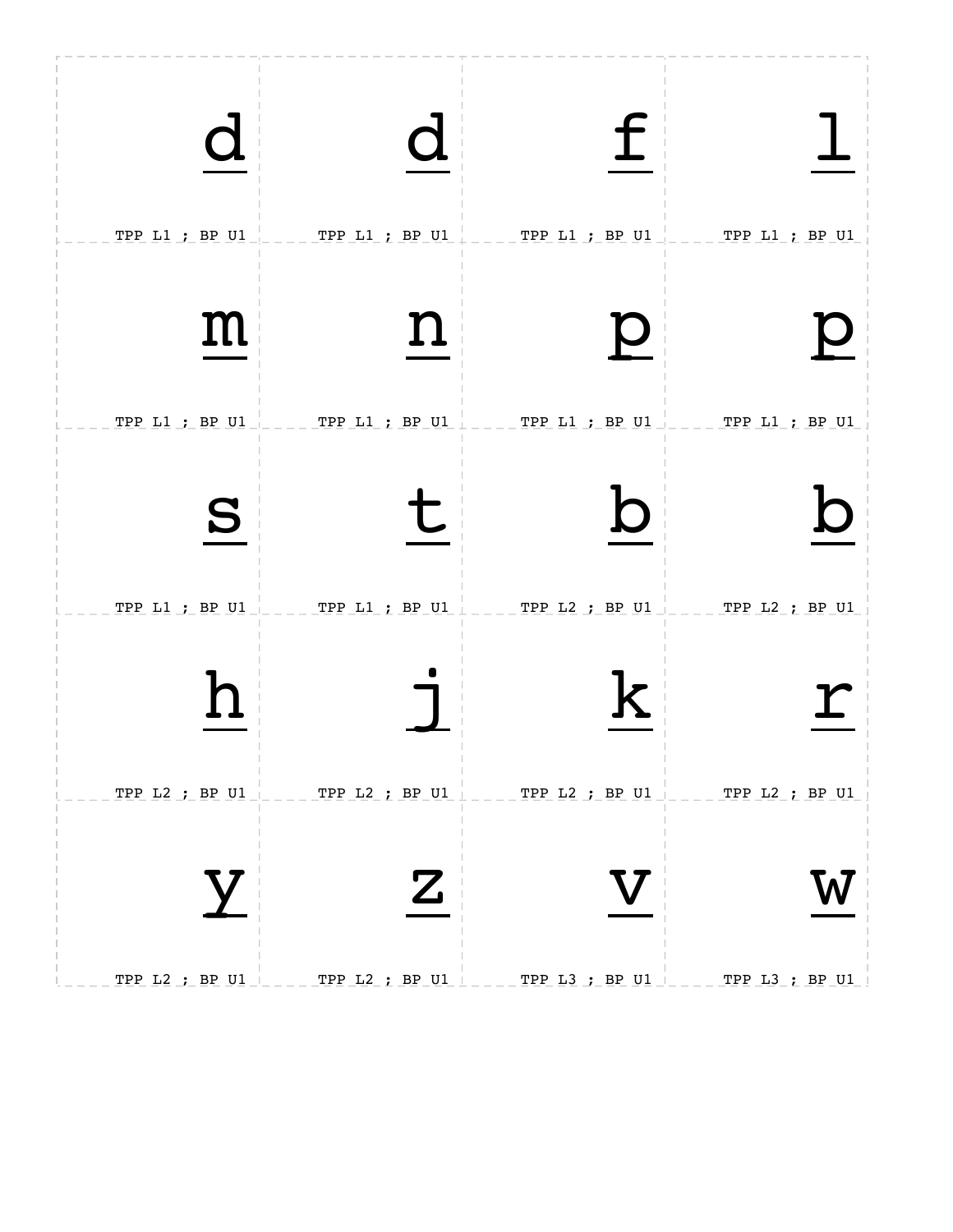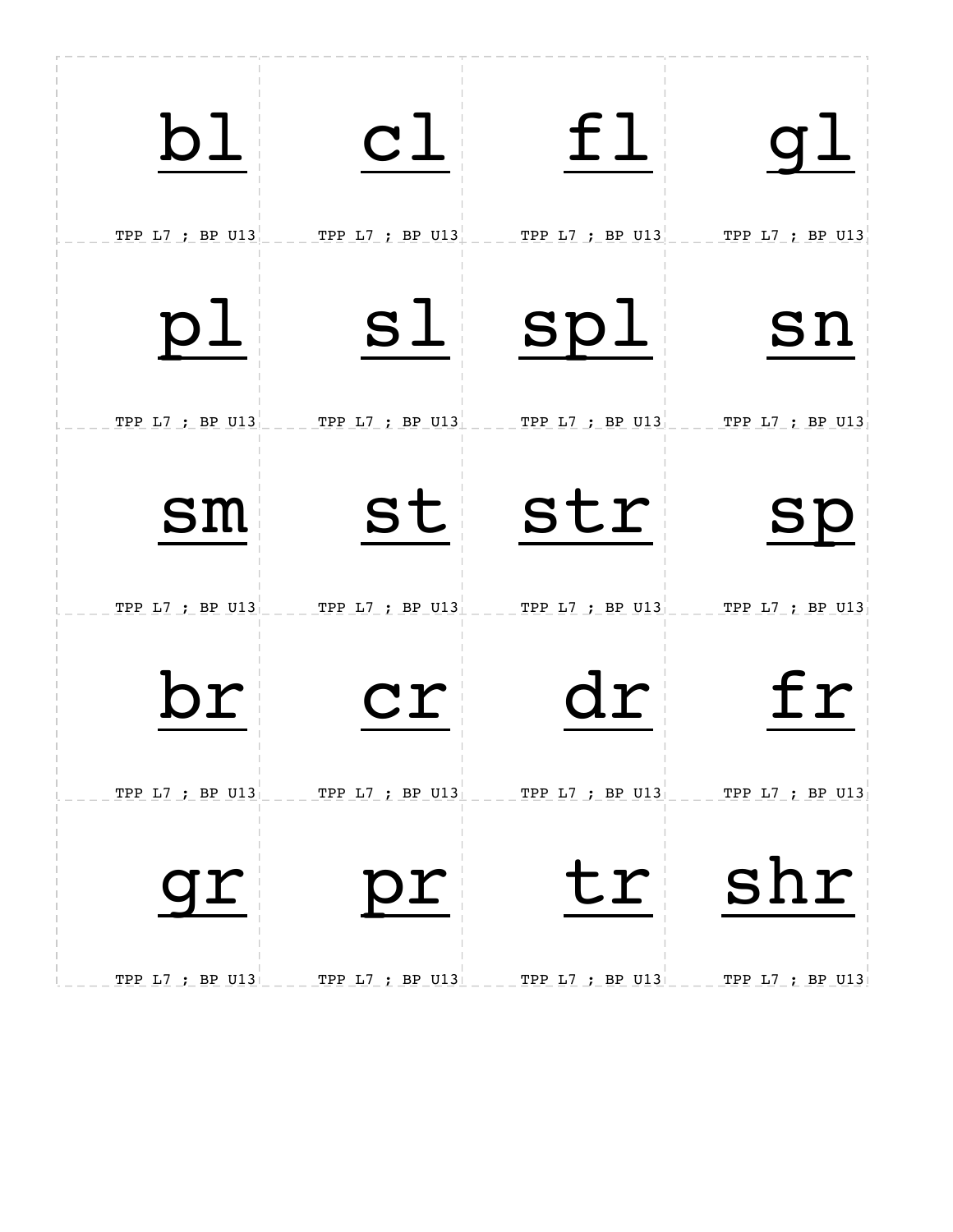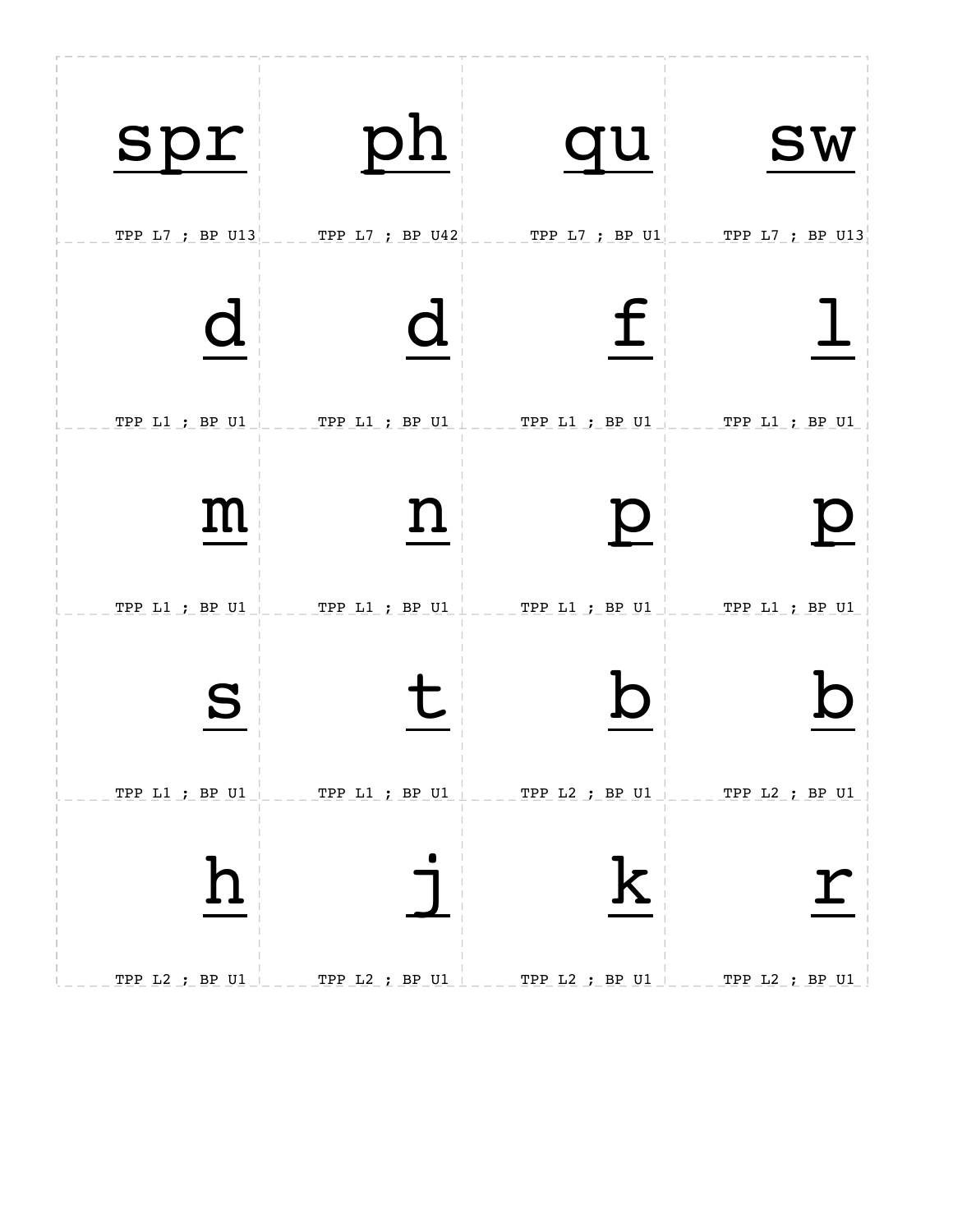| in                    | ip                                                                                        | ig                   | ick                   |
|-----------------------|-------------------------------------------------------------------------------------------|----------------------|-----------------------|
| TPP L1 ; BP U2<br>ist | TPP L1 ; BP U2<br>id                                                                      | TPP L1 ; BP U2<br>ad | TPP L1 ; BP U2<br>aft |
| TPP L1 ; BP U6        | TPP $LI$ ; BP $U2$                                                                        | TPP L2 ; BP U1       | TPP L2 ; BP U6        |
| an<br>TPP L2 ; BP U1  | ap<br>TPP L2 : BP U1                                                                      | at<br>TPP L2 ; BP U1 | ash<br>TPP L2 ; BP U7 |
| od                    | Oq                                                                                        | OM                   | on                    |
|                       | TPP L3 ; BP U3 _____ TPP L3 ; BP U3 ____ TPP L3 ; BP U3 ____ TPP L3 ; BP U3<br>ock ond ed |                      | eff                   |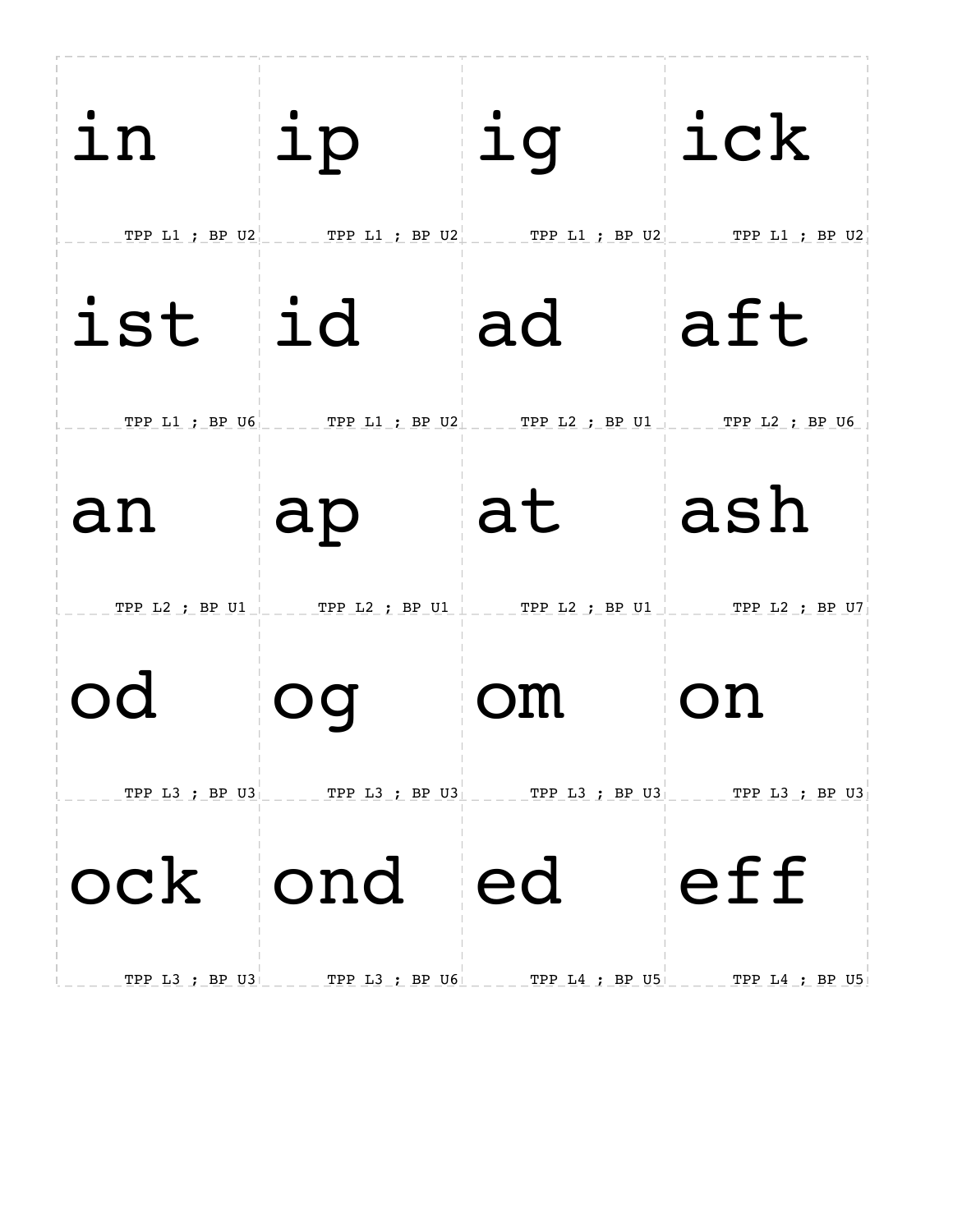|                  |                                                                                                                                                                                                                                                                                                                                                                                                                                                                                 | esh est end eck<br>TPP L4 ; BP U7 _____ TPP L4 ; BP U6 ____ TPP L4 ; BP U6 ____ TPP L4 ; BP U5    |                                      |
|------------------|---------------------------------------------------------------------------------------------------------------------------------------------------------------------------------------------------------------------------------------------------------------------------------------------------------------------------------------------------------------------------------------------------------------------------------------------------------------------------------|---------------------------------------------------------------------------------------------------|--------------------------------------|
| un               | um                                                                                                                                                                                                                                                                                                                                                                                                                                                                              | ud                                                                                                | up                                   |
|                  |                                                                                                                                                                                                                                                                                                                                                                                                                                                                                 | TPP L5 ; BP U4 TPP L5 ; BP U4 TPP L5 ; BP U4 TPP L5 ; BP U4<br>ush ust ake ame                    |                                      |
| ain ail          |                                                                                                                                                                                                                                                                                                                                                                                                                                                                                 | TPP L5 : BP U7 _____ TPP L5 : BP U6 ____ TPP L9 : BP U14 ____ TPP L9 : BP U14<br>ait ay           |                                      |
| TPP L10 ; BP U14 | $\overline{\phantom{0}}$ $\overline{\phantom{0}}$ $\overline{\phantom{0}}$ $\overline{\phantom{0}}$ $\overline{\phantom{0}}$ $\overline{\phantom{0}}$ $\overline{\phantom{0}}$ $\overline{\phantom{0}}$ $\overline{\phantom{0}}$ $\overline{\phantom{0}}$ $\overline{\phantom{0}}$ $\overline{\phantom{0}}$ $\overline{\phantom{0}}$ $\overline{\phantom{0}}$ $\overline{\phantom{0}}$ $\overline{\phantom{0}}$ $\overline{\phantom{0}}$ $\overline{\phantom{0}}$ $\overline{\$ | TPP L9 ; BP U21 ____ TPP L9 ; BP U21 ____ TPP L9 ; BP U21 ____ TPP L9 ; BP U21<br>ete eed een eat | TPP L10 ; BP U22 __ TPP L10 ; BP U23 |